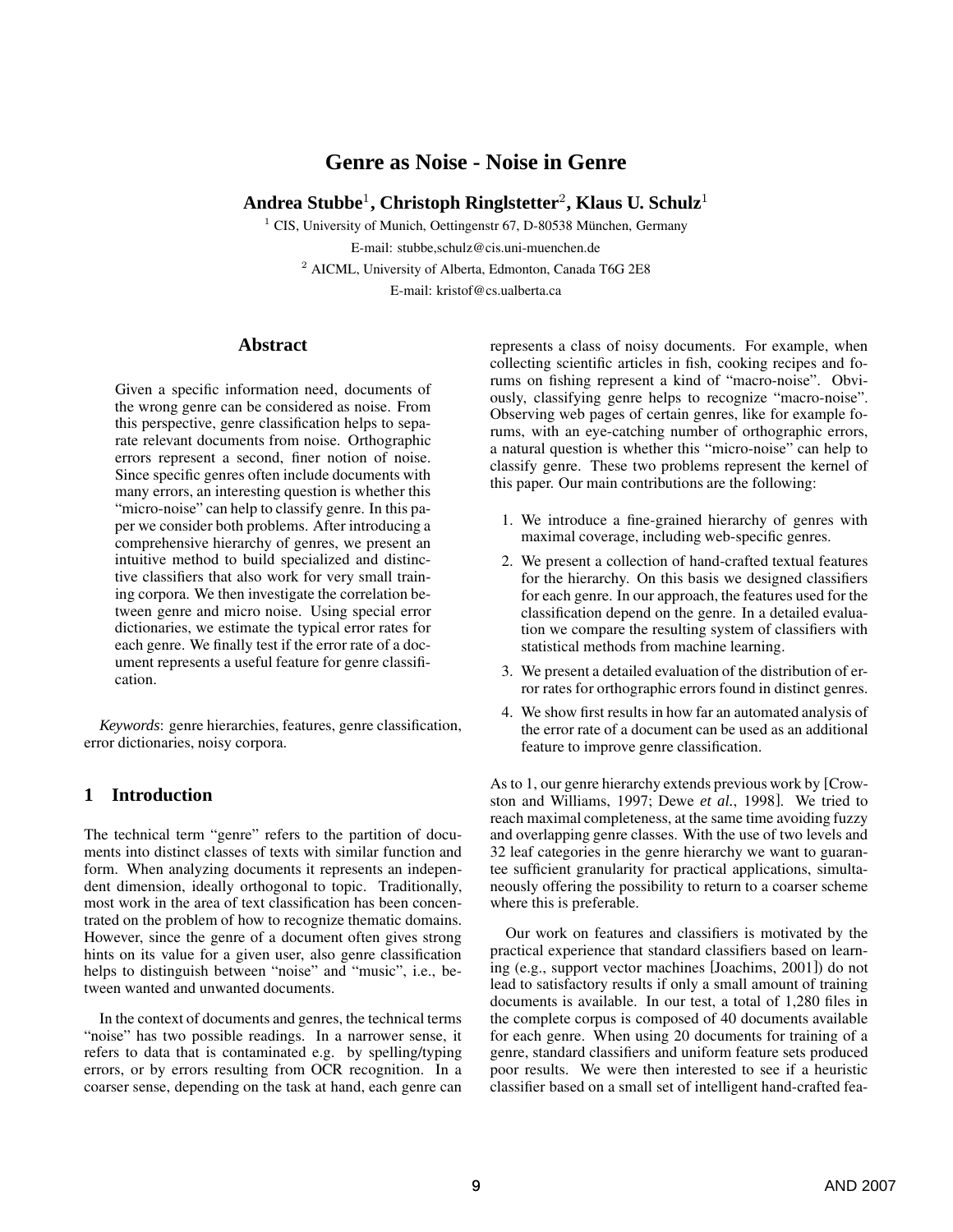tures would lead to better results. Considerable effort was put in the selection of powerful features. As another refinement, several methods for combining the classifiers for distinct genres have been tested. For the given scenario, our classifiers in fact outperform standard methods from machine learning. <sup>1</sup>

As to micro noise and point 3, we illuminate the correlation between the genre of a document and its degree of errorness, focusing on the main sources of errors at pattern level occurring in web documents, *spelling* and *typing* errors. For detecting these errors we utilized huge special error dictionaries that capture the main part of errors introduced by the respective noisy channel. In fact the results show a strong correlation between genre and errorness, with a clear trend for documents to be more erroneous that belong to the more private oriented genres. As one application, genres and documents with high error rates can be excluded from corpus construction.

It is natural to assume that the error rate of a given document can give valuable hints on its genre, in particular if this genre typically comes with a striking (low or high) error rate (compared to all other genres, or to the genres neighbored in the hierarchy). We use error dictionaries to derive additional classification features and integrate them into our classifiers. In a first series of experiments we could show positive effects on precision for at least some of the genres.

The paper is structured as follows. In Section 2, we describe our hierarchy of document genres and introduce the corpora used for our experiments. Section 3 addresses to the extraction of genre-specific features and their contribution to the classifiers. In Section 4, we consider strategies for combining the individual classifiers into a decision network. Section 5 refers to the construction and application of error dictionaries. In Section 6, we give the experimental results of classifying a test corpus of 640 annotated documents and present two application studies on detecting noise from a macro perspective. Subsequently, we investigate the distribution of noise from a micro perspective within the genre classification and, finally in a series of first experiments, we report on the effects of applying error rates as a feature to genre classification. The Conclusion summarizes the results and comments on future work.

### **2 A hierarchy of genres**

Genre should exclusively represent the dimensions of the form and function of a text. The classification ought to be task oriented and hierarchical. It has to be logically consistent and complete. A certain text can be assigned to different classes; on the other hand, this should not be the norm.<sup>2</sup> Starting from a predecessor system [Dewe *et al.*, 1998] we devel-

| A.Journalism         | C. Information          | D.3 protocol            |
|----------------------|-------------------------|-------------------------|
| A.1 commentary       | C.1 science report      | <b>E</b> Directory      |
| A.2 review           | C.2 explanation         | E.1 person              |
| A.3 portrait         | C.3 receipt             | E.2 catalog             |
| A.4 marginal note    | C.4 faq                 | E.3 resource            |
| A.5 interview        | C.5 lexicon, word list  | E.4 timeline            |
| A.6 news             | C.6 biling. dictionary  | <b>F. Communication</b> |
| A.7 feature          | C.7 presentation        | F.1 mail,talk           |
| A.8 reportage        | C.8 statistics          | F.2 forum, guestbook    |
| <b>B.</b> Literature | C.9 code                | F.3 blog                |
| B.1 poem             | <b>D.</b> Documentation | F.4 formular            |
| B.2 prosa            | $D.1$ law               | G. Nothing              |
| B.3 drama            | D.2 official report     | G.1 nothing             |

Table 1: A hierarchy of genres

oped a new, finer grained hierarchy of genres, meeting the demands of genre focused corpus construction and in particular, the filtering of noise from a macro perspective. The 11 classes proposed by Dewde et al. were rearranged to 8 container classes. We split up their class *other running text* into the literature genres(B), mail(F.1), and diverse genres for knowledge communication(C).Interactive web pages, together with discussions and letters were assigned to the container class *communication*(F), and private and public homepages were merged into *presentation*(C.7). Error messages, empty pages, and frame sets were put into the *nothing* class(G.1). Several additional new genres below the container classes are meant to increase the coverage of the hierarchy. The journalistic genres were scrutinized by an expert. The final hierarchy is presented in Table 1.

For each of the 32 genres, 20 English HTML web documents for training and 20 documents for testing were collected leading to a corpus with  $1,280$  files.<sup>3</sup> We tried to gather a broad distribution of topics for each genre in order to avoid specific content.

### **3 Genre specific classifiers**

As we argued above, genre classification helps to recognize unwanted documents. A kernel question behind document classification is the selection of features. While [Dewe *et al.*, 1998] and others use global feature sets, we decided to use specialized features for each genre. The goal was to have a small set of significant and natural features for each single classifier. Since training corpora were small, we used human knowledge on the given genre and tried to avoid effects caused by accidental similarities between documents of distinct genres. In an iterative process, we investigated all training documents for the given genre and identified characteristic clues. Those intuitive and sometimes trivial hypotheses (e.g., catalogs indeed contain a lot of prices) were tested on the complete training collection. For classification, features were arranged to a simple decision tree. If the use of a certain feature led to a performance improvement it was added, otherwise it was discarded. During this process previously acknowledged features can become degraded, and therefore, are removed. For practical reasons the iteration was terminated

 $1$ This should not be interpreted as a general claim - typically classifiers from machine learning are trained with at least hundreds of documents.

<sup>&</sup>lt;sup>2</sup>An exception is constituted by combined documents that are however beyond the scope of this paper.

<sup>&</sup>lt;sup>3</sup>For research purposes the corpus is available at http://www.cis.uni-muenchen.de/˜andrea/genre/corpus.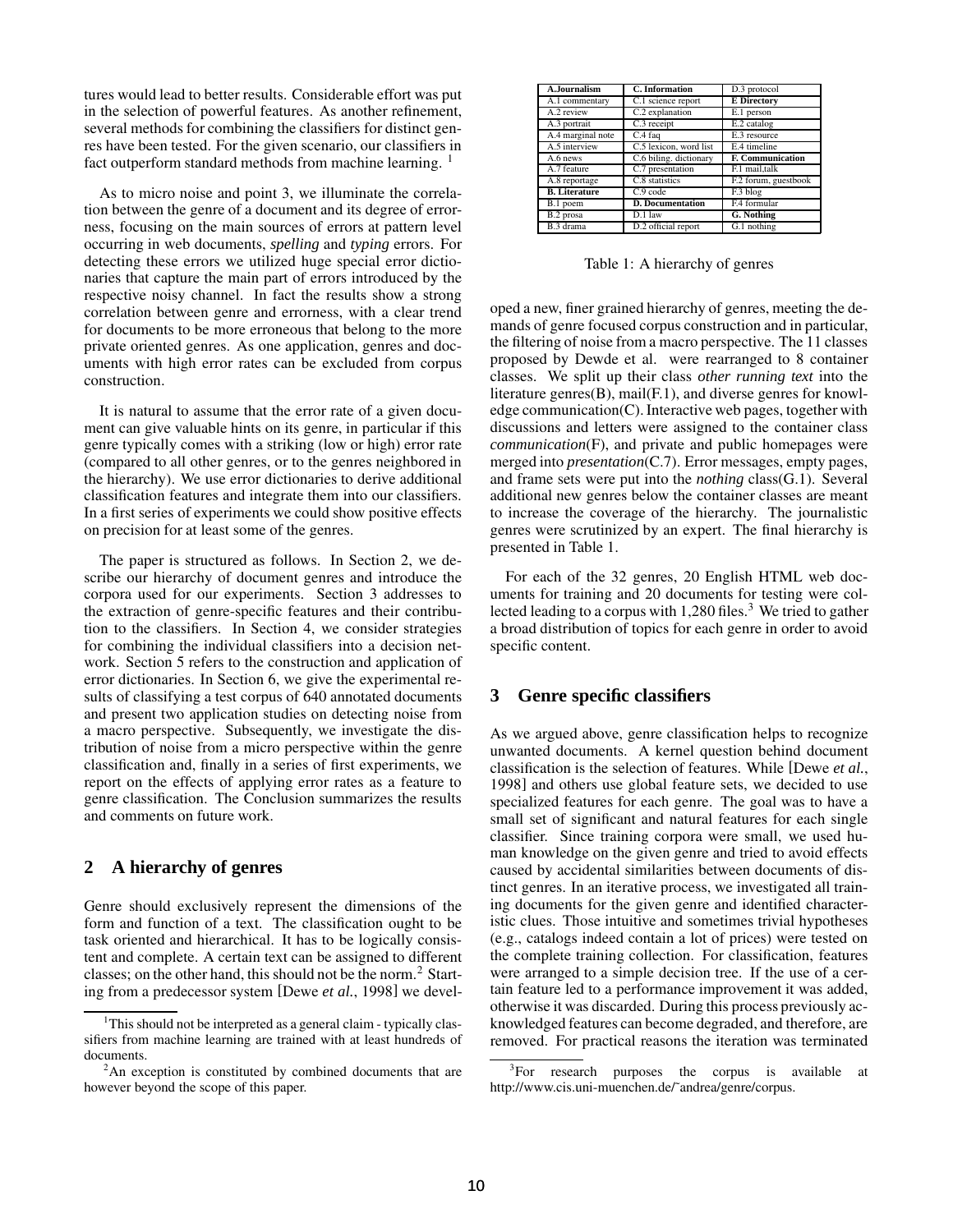when the classifier reached values for recall and precision of about 90% on the training corpus. For some genres which are exceedingly difficult to identify, a threshold for precision of 75% has been set.<sup>4</sup> The final result of this procedure is a form of hand-crafted decision tree for each genre.

Many different kinds of features were considered, including form, vocabulary and parts of speech, complex patterns and combinations of all these. *Form* features could be further divided into statistical clues such as average line length or number of sentences, document structure, formatting of the text and HTML meta-information such as content-to-coderatio. *Vocabulary* included specialized word lists as well as rather huge dictionaries, for example positive adjectives or the 200,000 most common English words. Also multi word lexemes, bigrams, signs (emoticons) or phrases (such as "to whom it may concern" in letters) were considered. *Patterns* included more complex units, such as repetitions of characters, dates or bibliographic references. Combinations of these features resulted in high level structures. For example a casual style of writing can be recognized by the number of contractions (e.g. "won't") and the use of vague, informal and generalizing words. The occurrence of some kind of agents can be recognized through quotation marks (as only agents can speak), pronouns, names and living entities. Sometimes it was necessary to distinguish different styles of writing or structure within genres. Commentaries, for example, can either be polemic pamphlets or show the pros and cons of a topic. In these cases, we had to construct rules of the form *feature-set-1* ∨ *feature-set-2*. To avoid misclassifications, excluding features for otherwise easily confused genres were used.

The classifiers were then constructed as a conjunction of single rules. As an example the classifier of the genre *reportage* is defined by the following conjunction.<sup>5</sup>

#### **textlength, forms**

 $length > 2500 \land length < 45000 \land forms < 10$ **is a text**  $verb > 18 \wedge conjunction > 2$ 

**not too dispassionate, literary or casual language** adj > 17 ∧ adjPosNeg > 0.5 ∧ adjPosNeg < 4 ∧  $contractions < 2.5 \land casual < 3$ 

**filter commentaries, faq, interview**

arguing  $< 1.3 \land generalizing < 3.8 \land$  $questionmarks < 3$ 

```
filter scientific reports and portraits
science – bigrams < 0.01 \wedge (portraitWords < 1 \veename + he < 7)
```

```
not too many date-expressions or past-markers
time < 0.6 \wedge the Past < 1
```
**first person, not too many (but at least some) names**

 $we + I > 1.6 \wedge he < 8 \wedge name > 0.5 \wedge name < 6.5$ 

#### **consequently past or present**

 $past > present \land (past > 0.2 \lor present > 0.2)$ **about people and creatures or past adventures and voyages**  $(he > 3 \vee name > 4 \vee living > 2) \vee$  $(land > 0.5 \land past > 0.4)$ 

**Difficulties.** The limits of the described method are reached for text documents that neither possess specific structure nor specific vocabulary. Such texts often can only be recognized by POS-characteristics or by the kind of language used. Still, the stylistic differences between two authors can be more severe than those between two genres. Another problem is that certain genres have strong similarities. Examples are commentaries and marginal notes, which both express the opinion of an author in a somewhat casual manner.

# **4 Classifier Combination**

Indued with specialized classifiers for each genre, the interplay and global behavior has to be fixed. A trivial option is the use of a multiple classification scheme where all classifiers are applied independently. In other cases, an unequivocal classification is needed, and thus, a decision for the most probable class has to be made. In what follows we describe three possible approaches used in our experiments.

#### **4.1 Filtering**

A variant of multiple classification is filtering. To remove erroneously classified texts of a certain genre from another class filters can be used. These filters improve the precision of an individual classifier. The filter rules operate as a disqualification criterion: if a text has been recognized as A, it can not be simultaneously classified as B. This approach is highly efficient if A texts are often erroneously assigned to B, but conversely only a few B texts are recognized as A. In order to find appropriate rules we computed a confusion matrix on the training data. All classes that are only unidirectional misclassified are suitable for filtering.

### **4.2 Ordering by dependencies and recall**

Instead of computing in advance all the classifications and then filtering the results afterwards, an alternative is to determine an optimal evaluation sequence a text has to go through. As soon as a text is classified, the process stops. This procedure prevents multi-classifications. First of all, the classifiers with the highest recall and precision values are applied. Dependencies between the individual classifiers then have to be considered. To determine the ordering, a dependency graph is used. Each class is represented by a node annotated with recall and precision values. When finding texts of class A recognized as class B we create a directed edge from A to B labeled by the number of texts. The prevention of cycles is managed by first traversing edges with smaller values guaranteeing fewer texts being classified into the wrong class. For even values in both directions, the

<sup>&</sup>lt;sup>4</sup>This lower threshold concerned the genres commentary $(A,1)$ , portrait(A.3), marginal note(A.4), explanation(C.2), presenta $tion(C.7)$  and mail $(F.1)$ .

<sup>5</sup>All features for the different genres are available at http://www.cis.uni-muenchen.de/˜andrea/genre/features.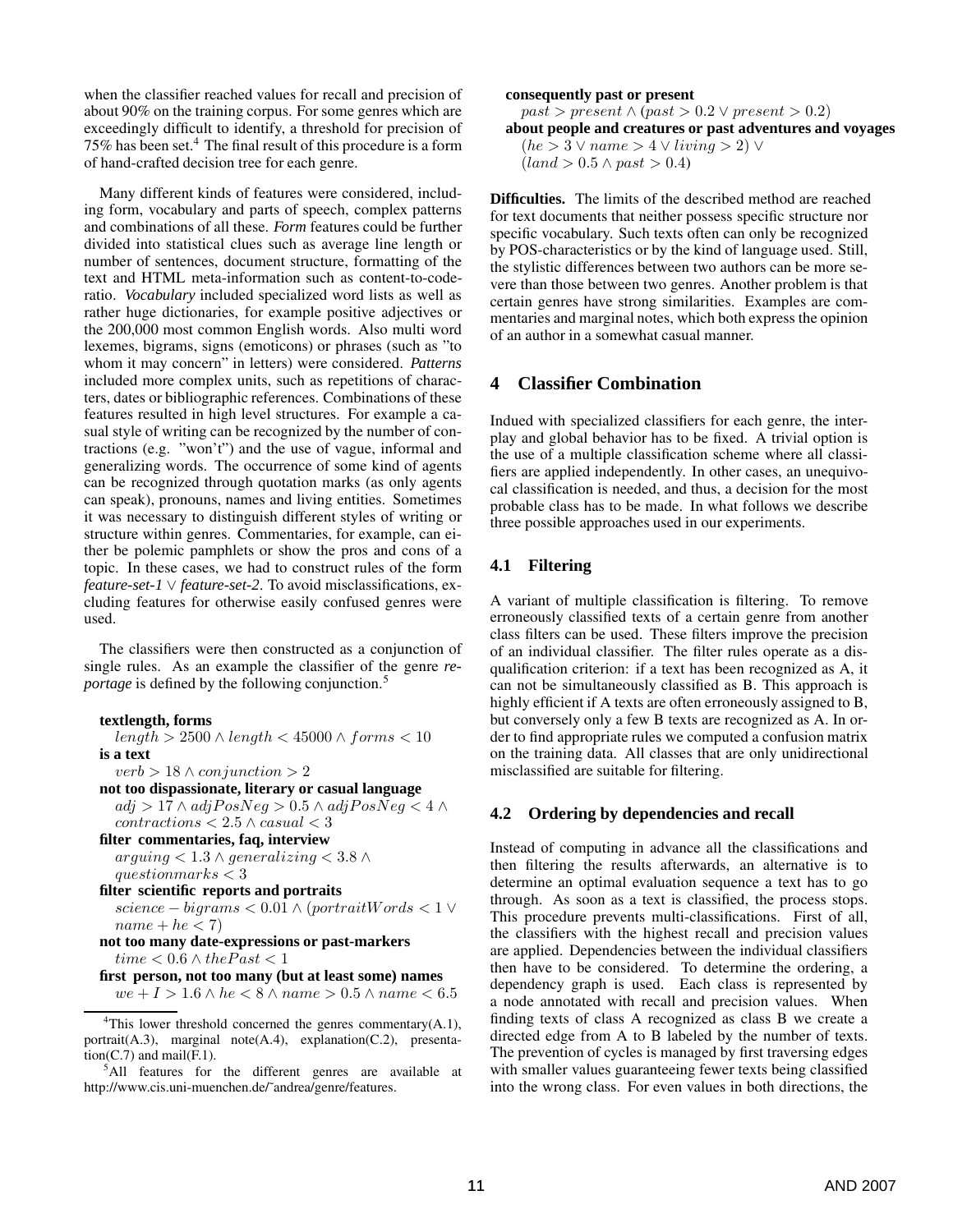node with the higher recall is preferred. From our training corpus, the following sequence arose.

| $G.1 \rightarrow E.2 \rightarrow F.4 \rightarrow F.2 \rightarrow F.3 \rightarrow C.9 \rightarrow C.6 \rightarrow C.5 \rightarrow B.3 \rightarrow B.1 \rightarrow D.1 \rightarrow$ |
|-----------------------------------------------------------------------------------------------------------------------------------------------------------------------------------|
| $D.3 \rightarrow D.2 \rightarrow E.4 \rightarrow E.1 \rightarrow E.3 \rightarrow C.8 \rightarrow C.1 \rightarrow A.5 \rightarrow A.7 \rightarrow A.8 \rightarrow F.1$             |

#### **4.3 Ordering by F1 value**

An alternative solution to set up an unequivocal classification is to use the classifiers in order of their F1 values.<sup>6</sup> The underlying idea is that a higher F1 value indicates a higher probability that the classifier will make the correct decision.

#### **5 Finding errors with error dictionaries**

Our method to investigate the correlation between genre and orthographic errors is based on channel specific error dictionaries [Arning, 1995; Ringlstetter *et al.*, 2006]. Assuming errors result from a structured and elucidable process, it is possible to generate them applying a generative algorithm to a language base. In [Ringlstetter *et al.*, 2006] huge error dictionaries have been employed on the basis of character transitions, which were found to comprise the main part of erroneous tokens emerging usually from words of a given language inventory transmitted through a certain noisy channel. Since we did not find many OCR-errors in arbitrary web documents regarding the correlation between genre and noise we concentrated on the error channels *typing* and *wrong cognitive representation*.

#### **5.1 Construction principle**

For the composition of a specialized error dictionary, we had to determine the most important error transitions of the particular channel. Depending on the characteristics of the channel, these transitions can be discovered in an analytical way or they have to be derived from observations made in a training corpus containing an expressive number of errors. From the obtained character transitions we deduced transition rules. For the productivity of the rules, it is important how far contextual properties are to be taken into account. A general transition rule has the following shape:

$$
R_i := \ln r \to \ln l, r, \alpha, \beta \in \Sigma^*
$$

Here the pattern  $\alpha$  given the left context l and the right context r transforms to the pattern  $\beta$ . As usual  $\Sigma$  represents the character set. The set of all basic rules of the respective error channel is denoted by  $R$ . We talk about a level n of an error dictionary, if an input token passes at most through  $n$ rules. The application of the rules on an input dictionary D results in an unfiltered rewrite lexicon  $\hat{D}_{err}^{Rew}$  that is defined as the set of the transition relations  $(w^{orig}, R_i, w^{err})$ . Here  $w^{orig}$  denotes a token of the input dictionary  $D$  that has been transformed into an error token  $w^{err}$  by a rule  $R_i \in \mathcal{R}^n$ . For

| Dictionary               | Number of entries |
|--------------------------|-------------------|
| D(English)               | 315, 300          |
| D(German)                | 2, 235, 136       |
| $D$ (French)             | 85,895            |
| $\overline{D}$ (Spanish) | 69,634            |
| D(Geos)                  | 195,700           |
| D(Names)                 | 372, 628          |
| $D$ (Abbreviations)      | 2,375             |

Table 2: Size of filter dictionaries.

our application, measuring the correlation between genre and errorness, we separated the erroneous part of the rewrite dictionary  $\hat{D}_{err}$ , represented by the set of error tokens  $\bigcup w_i^{err}$ . For  $n = 1$  the use of the base rules does not bear any problems: each rule is applied once to each token of the input dictionary D. For  $n > 1$  the question on the composition of the base rules arises. As an example, for  $n = 2$  we get a  $\mathcal{R} \times \mathcal{R}$  relation and initially  $|\mathcal{R}|^2$  production rules.

The number of generated error tokens depends on the specific structure of the rules and the tokens they are applied to. For higher levels *n* this number can grow very fast.<sup>7</sup> In this investigation we only used level-1 dictionaries.

### **5.2 Filtering step**

Using a final filtering step, from the raw error dictionary  $\hat{D}_{err}$ , two lexica  $D_{err}$ , representing the non-word errors and D<sub>err−ff</sub> representing the word errors, were generated. For our experiments on genre we only used the dictionary for non-word errors. The filtering procedure needs as input the unfiltered error dictionary and in addition a filter dictionary  $\mathcal{D}^{Filter}$ . For our experiments,  $\mathcal{D}^{Filter}$  represents the union of divers conventional dictionaries presented in Table 2. A lookup procedure performs the ruling into which of the two error dictionaries a token is stored. Note that, as a result, the classification of a token as error is always related to the applied filter lexicon. This can yield considerable effects on the values of precision and recall. For example, the overgeneration (precision) of an error dictionary within the context of multilingual documents can be reduced drastically by adding a missing lexicon of one of the involved languages to the filter procedure.

#### **5.3 Error dictionaries built**

In our experiments we used error dictionaries for two different channels that are briefly described below. As base vocabulary, we used a conventional English dictionary with 100,000 entries.

**Typing errors.** The first type of error dictionary we used is one for typing errors. Typing errors can be divided into transpositions, deletions, insertions and substitutions. Note that the cause of an error can be ambiguous. It is very difficult to decide whether a deletion is a typing error or a cognitive

 ${}^6F1 = \frac{2 \cdot Precision \cdot Recall}{Precision + Recall}$ 

<sup>&</sup>lt;sup>7</sup>For example experiments with a level-2 production on OCR error patterns led to an error dictionary with 780 million entries.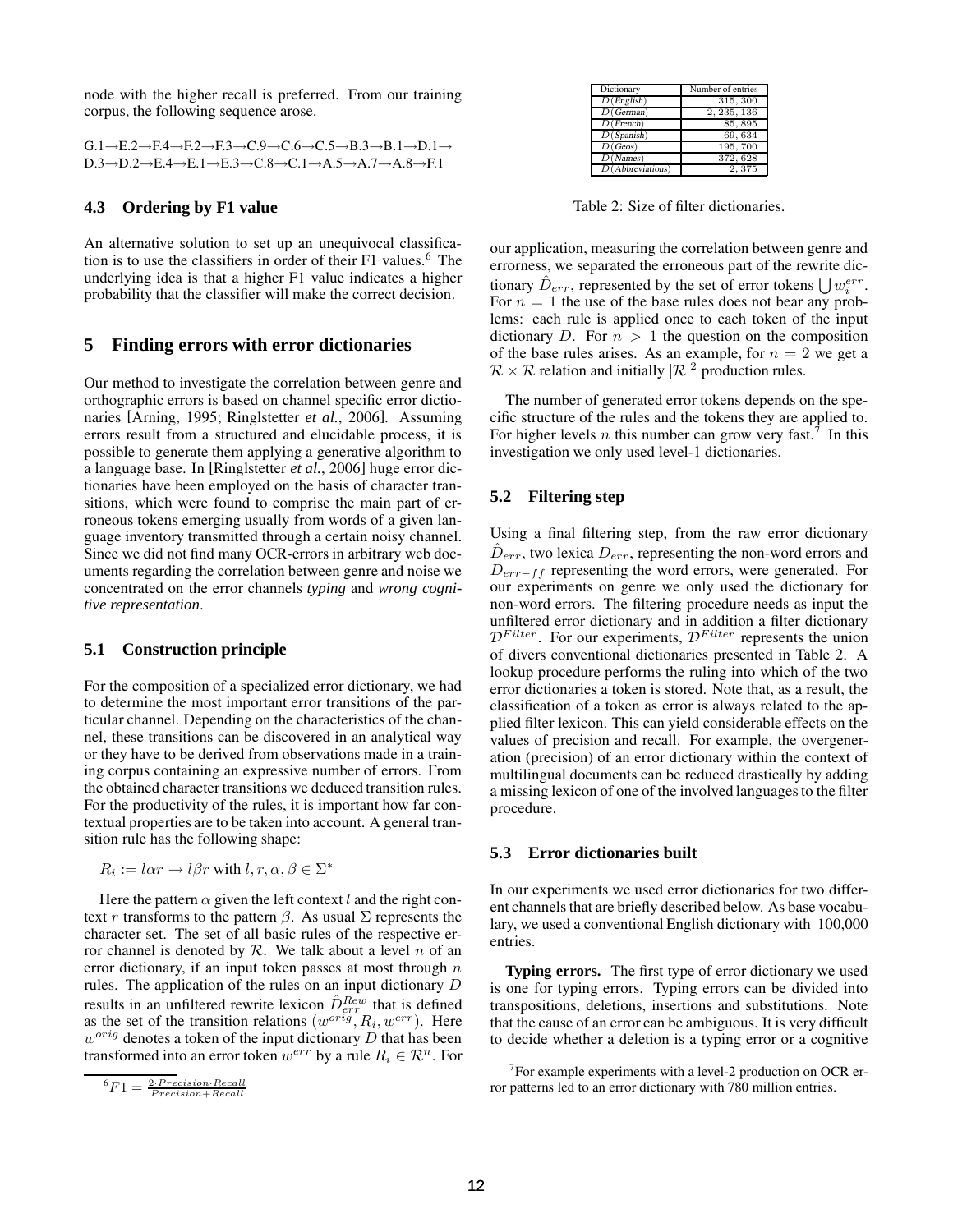error. Transpositions, deletions, substitutions and insertions are covering by far the greater part of typing errors [Kukich, 1992]. After finding no other error patterns in our investigations of text corpora, we only allowed transformations between letters. The first letter being nearly never hit by a typing error, was excluded from the generation process [Kukich, 1992]. Applying all rules together at level-1 we get on average a productivity of 135 mutations per English input token. After clearing out duplicates, resulting because of rule ambiguities and removals by the filtering step against the union of the base lexica  $D_{Filter}$ , the English dictionary of typing errors  $D_{err}$ (English,typing) is constituted of 9, 427, 051 entries.

**Cognitive errors.** To find characteristic patterns for cognitive errors, a bootstrapping method was used. Starting from a small set of prominent errors we collected error prone documents from the web. From these documents, new highfrequent errors were extracted. The bootstrapping terminates if no new errors with a reasonable frequency can be found. From the list of errors, we derived cognitive error transitions and built up a production program for cognitive error dictionaries. Applying every rule by the *first match principle* to D(English), we obtained a list containing 1, 223, 128 potential error tokens. After the standard filtering step, the error dictionary for English cognitive spelling errors  $D_{err}$ (English,spell), is composed of 1, 202, 997 entries. In a study on 1,000 error tokens and on 4,000 tokens recognized by the error dictionaries we found a recall of 62.4% and a precision of 85%. With a clear tendency of higher recall (66.93%) and higher precision (95.00%) for the worst documents ( $>10$  errors per 1,000 tokens).

# **6 Experimental Results**

In this section, we present evaluation results. In the first part we report on the classification of genre by specialized classifiers on our test collection. In addition, we give results for statistical classifiers. In the second subsection we investigate the correlation between genre and orthographic errors. Finally, we describe some preliminary experiments on using errors as an additional feature for genre classification.

### **6.1 Macro perspective: genre classification by specialized classifiers**

As evaluation measure for genre classification we use precision and recall. Difficulties for measurement arise with multiple classifications respectively if a document can not be assigned to any class. In Table 3, we show a survey of the classification results using the genre specialized classifiers combined by the dependency graph. The precision of the classification into original classes is 72.2% with an overall recall of  $54.0\%$ .<sup>8</sup> As it turns out the quality of classification differs considerably between certain classes, ranging from an F1

| Genre                   | Р    | R.   | Genre                     | P    | R.   | <b>Genre</b>           | P    | R.   |
|-------------------------|------|------|---------------------------|------|------|------------------------|------|------|
| A.Journal.              | 57.0 | 38.1 | C. Info.                  | 74.0 | 55.3 | $\overline{D.3}$ prot. | 86.7 | 65.0 |
| A.1 comm.               | 50.0 | 30.0 | $\overline{C}$ .1 sci.rp. | 88.9 | 40.0 | E Dir.                 | 76.1 | 63.8 |
| A.2 review              | 72.7 | 40.0 | C.2 explan.               | 50.0 | 35.0 | E.1 pers.              | 90.9 | 50.0 |
| $\overline{A.3}$ portr. | 76.9 | 50.0 | $C.3$ receipt             | 81.3 | 65.0 | $E.2$ catal.           | 94.4 | 85.0 |
| $\overline{A.4}$ m.not. | 14.3 | 5.0  | $\overline{C.4}$ faq      | 86.7 | 65.0 | $E.3$ res.             | 82.4 | 70.0 |
| A.5 interv.             | 81.3 | 65.0 | C.5 lexicon               | 70.0 | 70.0 | E.4 timel.             | 47.6 | 50.0 |
| $\overline{A.6}$ news   | 40.0 | 30.0 | C.6 bil.dic.              | 88.9 | 40.0 | F. Comm.               | 73.9 | 63.8 |
| A.7 feat.               | 53.8 | 35.0 | C.7 presen.               | 30.0 | 35.3 | F.1 mail.talk          | 40.0 | 20.0 |
| A.8 repo.               | 50.0 | 50.0 | $C.8$ stat.               | 80.0 | 40.0 | F.2 for .gueb.         | 64.0 | 80.0 |
| B. Lit.                 | 78.0 | 53.3 | $C.9$ code                | 100  | 85.0 | F.3 blog               | 92.9 | 65.0 |
| B.1 poem                | 85.7 | 60.0 | D. Docu.                  | 77.5 | 51.7 | F.4 formular           | 90.0 | 90.0 |
| B.2 prosa               | 66.7 | 60.0 | D.1 law                   | 83.3 | 50.0 | G. Noth.               | 100  | 100  |
| B.3 drama               | 88.9 | 40.0 | $D.2$ off.rp.             | 61.5 | 40.0 | $\overline{G.1}$ noth. | 100  | 100  |

Table 3: Precision  $(P)$  and recall  $(R)$  of genre classification using specialized classifiers. Ordering of classifier application by a dependency graph. Results for classification into original class.

| Genre           | <b>Class</b> | freq           | <b>Remark</b>                          |
|-----------------|--------------|----------------|----------------------------------------|
| A.5             | B.3          | 2              | similar structure                      |
| A.4             | E.1          | 4              | personal style, freq. use of I, you    |
| A.5             | A.4          | 4              | no simple explanation                  |
| A.5             | E.1          | 5              | welcome and goodbye                    |
| B.1             | E.1          | 5.             | no simple explanation                  |
| B.3             | A.5          |                | similar structure                      |
| C.1             | A.5          | 4              | scientific texts with marginal notes   |
| C.9             | C.6          | 4              | code words recognized as foreign words |
| D.1             | C.2          | 4              | no simple explanation                  |
| F <sub>12</sub> | E.4          | 5.             | series of dates                        |
| F.3             | B.2          | $\overline{4}$ | some blogs have narrative style        |
| F <sub>13</sub> | E.4          | 4              | series of dates                        |
| F.3             | F.1          | 8              | personal style, freq. use of I, you    |

Table 4: Excerpt of the confusion matrix showing more serious classification errors and their explanation.

value of 14.7% for marginal notes (A.4) to 100% for "nothing"(G.1). Genres with a definite shape such as directories, poems, FAQ and forums are better recognized than average. If we allow multiple classification and consider documents as correctly classified that end up not in their original class, but in a class that is also well-justified (such as a scientific report with a great part of statistical information that has been classified to statistics) the precision rises to 80.5%. Reducing the hierarchy to the more coarse grained first level, we obtain a precision of 77.8% showing clearly the effect of improvements in classification when using fewer genres.

An analysis of the confusion matrix shows a high quantity of minor classification errors where true class and classification result are close neighbors. For example, marginal notes are confused with features (4) or commentary (6) - all of them fall into the journalism container and express somehow the view of the author. An excerpt of the confusion matrix presented in Table 4 shows frequently confused genres that lead to more serious classification errors. The given explanations lead to obvious possibilities to improve the classifiers.

*Comparison with Machine Learning Methods.* For the sake of comparison, several machine learning (ML) methods have been applied to the data, using as a global feature set the union of all feature sets introduced for the specialized classifiers. The first ML method is the *Naive Bayes Classifier* using the maximum likelihood expectation criterion to make a decision. The naive component is the assumption of sta-

<sup>&</sup>lt;sup>8</sup>With original class we denote the class that the document was sorted into during corpus construction.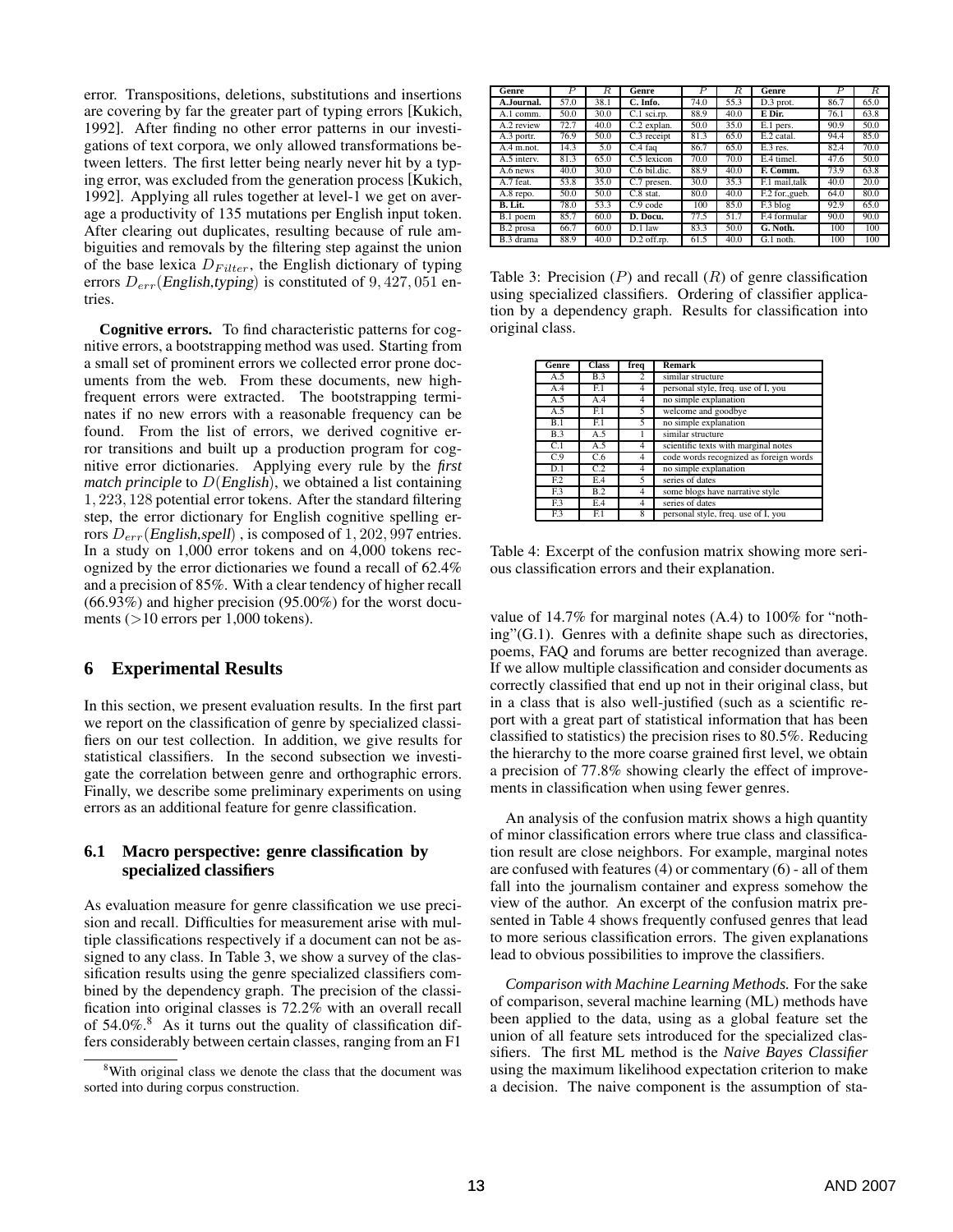| Method                         | Precision | Recall |
|--------------------------------|-----------|--------|
| <b>Specialized Classifiers</b> | 72.2%     | 54.0%  |
| <b>Support Vector Machines</b> | 51.9%     | 47.8%  |
| Naive Bayes                    | 48.3%     | 44.8%  |
| J48 Decision Tree              | 40.4%     | 37.5%  |
| k-Nearest Neighbor             | 35.7%     | 31.7%  |

Table 5: Precision (P) and recall using Specialized Classifiers, Support Vector Machines, Naive Bayes, J48-Decision-Tree and k-Nearest-Neighbor algorithm.

tistical independence that allows simple multiplication of the single features. The second method is the *decision tree J.48*, a variant of C4.5, that turns the feature combination into a series of if-then-tests. With the *k-nearest-neighbor* algorithm (KNN) an object is assigned to the nearest cluster in the feature space. Finally, we applied *Support Vector Machines* (SVMs) [Joachims, 2001], which divide the data into classes by a separating hyper plane.<sup>9</sup> All ML applications were realized with the help of the the WEKA implementations [Witten and Eibe, 2005]. 10

In comparison to statistical methods (cf. Table 5), our method is superior by 39% in precision and 13% in recall. Note that this result completely depends on the small training corpus and we state superiority only under this condition. <sup>11</sup> On the other hand, if one has a classification task it is often unrealistic to annotate thousands of training documents. For these cases we consider the proposed method as a strong alternative. Additionally we did not tune the ML methods which are remarkably strong for some of the genres. Here classifier combination would be a first option as for some of the genres Bayes and for others SVMs lead to better classification.

*Comparison with previous work on genre classification.* Comparing our results to former published work, the small size of our training corpora and the high number of possible classes should be emphasized. In [Dewdney *et al.*, 2001] using a training corpus with 10,000 documents and only 7 genres a F1 value of 89.1% is reached that sharply decreases with the reduction of training documents. In [Wastholm and Kusma, 2005] for a classification based on the 9 classes of Brown corpus using a Bayes classifier, 57.8% recall and 62.2% precision is reported. In [Karlgren and Cutting, 1994] the influence of the number of genres on classification quality is documented with a decline from 73% precision using 4 different genres to 52% using the 15 Brown categories.

In two application studies, we further tested the strength of our method to filter noise by classifying and excluding undesired genres.

| Method  | raw   | $R_{raw}$ | 'aen  | $R_{gen}$ | <i>pert</i> |
|---------|-------|-----------|-------|-----------|-------------|
| rank 5  | 26.0% | 14.33%    | 34.0% | 19.5%     | 66.0%       |
| rank 10 | 22.0% | 22.6%     | 25.0% | 26.4%     | 48.0%       |
| rank 15 | 22.7% | 40.0%     | 24.7% | 44.1%     | 38.7%       |
| rank 20 | 25.5% | 61.5%     | 23.0% | 62.2%     | 29.5%       |
| rank 30 | 19.7% | 100%      | 19.7% | 100%      | 19.7%       |

Table 6: Precision  $(P)$  and Recall  $(R)$  of queries sent to a search engine to retrieve scientific documents on fish. Values for the original ranking  $(P, R_{raw})$ , the rearranged ranking by genre recognition ( $P, R_{\text{generic}}$ ) and the perfect ranking ( $P_{\text{perf}}$ )

**Ap.1: Scientific articles on fish.** The first study deals with the improvement of the ranking of a search engine by genre classification. As an application scenario we assume an user who is interested in scientific articles on fish, which he hopes to extract from the Internet by sending queries like e.g. *cod* ∧ *habitat* to a search engine. The evaluation runs over the 30 highest ranked documents of each query. We conducted 10 different queries. In Table 6 we present the macro values for recall and precision on the ranked document sets at cut points 5,10,15,20 and the complete set of 30 documents. We compare the result of the search engine to the sets reranked by genre recognition. To mark the upper bound we give values for precision as achieved with a perfect ranking. It turns out that both precision and recall are improved by the genre classification. On the other hand, as the perfect ranking shows, room for further improvements is left. This is caused by the weak recall (40%) of our classifier for science documents.

#### **Ap.2: Language models for speech recognition.**

In a second application experiment, we collected a corpus for the improvement of language models for speech recognition. A serious problem in this domain is that training corpora of spoken language are notoriously sparse. A widely used technique is to extend the spoken material by printed documents and thus boosting the language models [Rosenfeld, 2000]. A shortfall of this method is that all documents are collected, ignoring matters of language style. In our experiments we collected documents from genres where the use of language is similar to that of the spoken corpora. We approved forum/guestbooks, interviews and blogs, and tried to exclude all other documents as noise. Via a web crawl sending combined utterances of a spoken language corpus to a search engine, we collected ca. 30,000 web pages. From these, 1,631 were classified as forum/guestbook, 1,327 as interview, and 1,355 as blog. For each genre, a random sample of 50 answer documents was annotated by hand to estimate precision.

For forum/guestbook, we obtained a precision of 72%. With 6 blog documents in the sample, this increases to a value of 84% desired documents. By the term *secondary precision*, we denote the ratio of all desired documents in a sample divided by the sample size. For the interview class, we achieved 56% primary precision, and with 6 forum documents and 7 interview documents a secondary precision of 82%. The blog genre comes with 64% primary precision containing 13 forum documents and 1 interview document leading to a secondary precision of 92%. Compared to the above

<sup>&</sup>lt;sup>9</sup>SVMs have been tested in a variant that employs the sequential minimal optimization algorithm that compares classes in pairs leading to a complexity of  $\widetilde{On}^2$ .

<sup>&</sup>lt;sup>10</sup>Joachims has shown that for thematic text classification, SVMs outperform the other three methods [Joachims, 2001]. SVMs are more tolerant against the sparseness of the feature space. This has been confirmed for genre classification in [Dewdney *et al.*, 2001].

<sup>&</sup>lt;sup>11</sup>For example Joachims used for his experiments [Joachims, 2001] 9,603 training documents, nearly 1,000 for each training class.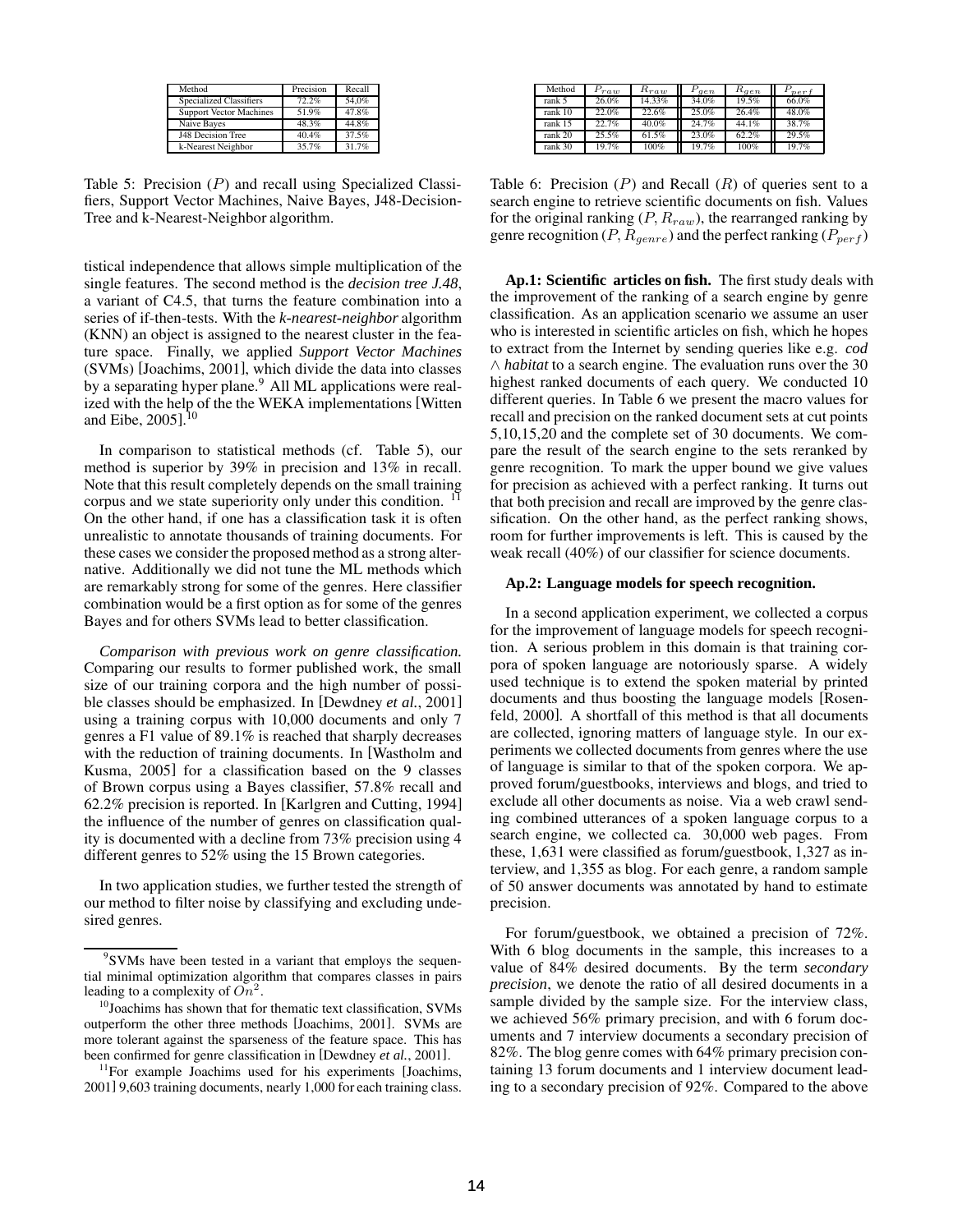results for our test collection, the genre classifiers on average show slightly lower precision, but taking desired genres into account it works quite well. If we approximate the recall for the 3 classes by the recall values obtained for the test collection, we obtain a reduction of noise in absolute values of 24,000 files or a residue of only  $2.5\%$ .<sup>12</sup>

### **6.2 Correlation between genre and noise**

Table 7 shows the mean rates of errors per 1,000 token (*err*) for each of our 32 genres, as measured with the help of the introduced error dictionaries. In addition, values for the 8 container classes are given. We find extraordinary high differences between the genres. Also significant deviations within the container classes exist. Error rates reach from 0.23 for "law" to 6.89 for "forum/guestbook". In the "journalism" class the subclasses "review" and interview come up with values  $err > 2.0$ . In the container "literature", poems are exceptionally erroneous with  $err > 5.0$ . In the "information" class, the two lexica genres have higher error rates. For the "documentation" container class, the subclass "law" - with a mean error rate of only 0.23 - is a candidate for classifier tuning by error rate. For the "communication" container class as expected the "guestbook/forum" subclass has an outstanding error rate. Somewhat surprisingly, the value for "blog" is nearly as high as the former. Evidently, spellcheckers are not used too often in this genre. These two classes also hold the highest rates over the whole classification. Naturally the "guestbook/forum" genre is a candidate for improvement of genre classification by using errorness as an additional feature.

In Table 8 we refer to the mean error rates of the 80% documents of a class with the lowest error rate. This cut shall help to eliminate the outliers with a high deviation of the error rate compared to the rest of the class. The picture is not strongly changed. In the "information" container the FAQ genre moves to a more prominent position, which makes sense since FAQs are usually dynamic, technically oriented web pages, that are possibly not well maintained from a orthographic point of view.

Figure 1 shows the deviation of error rates between training and test corpora with a remarkable stability for all of the corpora except code  $(C.9)$ .<sup>13</sup>

#### **6.3 Using noise for classification**

Observing a significant correlation between genre and mean error rate, we tried to exploit this for the improvement of classification. In a series of first experiments, several of our clas-

| A.Journalism         | 1.49 | C. Information          | 2.29 | $D.3$ protocol          | 1.41 |
|----------------------|------|-------------------------|------|-------------------------|------|
| A.1 comment.         | 1.18 | C.1 science.rep.        | 0.79 | <b>E</b> Directory      | 1.72 |
| A.2 review           | 2.74 | C.2 explanation         | 1.77 | E.1 person              | 0.31 |
| A.3 portrait         | 1.48 | C.3 receipt             | 2.10 | E.2 catalog             | 1.72 |
| A.4 marginal note    | 1.04 | C.4 faq                 | 2.42 | $E.3$ resource          | 1.94 |
| A.5 interview        | 2.08 | C.5 lexicon             | 3.26 | E.4 timeline            | 1.34 |
| A.6 news             | 1.22 | C.6 biling. dict.       | 4.04 | <b>F. Communication</b> | 5.20 |
| A.7 feature          | 0.99 | C.7 presentation        | 1.83 | F.1 mail.talk           | 2.84 |
| A.8 reportage        | 1.18 | C.8 statistics          | 1.69 | F.2 forum, guestbook    | 6.89 |
| <b>B.</b> Literature | 3.33 | $\overline{C.9}$ code   | 2.78 | $F.3$ blog              | 6.65 |
| B.1 poem             | 5.17 | <b>D.</b> Documentation | 0.85 | F.4 formular            | 4.44 |
| B.2 prosa            | 2.51 | D.1 law                 | 0.23 | G. Nothing              | 0.00 |
| B.3 drama            | 2.30 | D.2 off. report         | 0.91 | G.1 nothing             | 0.00 |

Table 7: Mean error rates (errors per 1,000 token) for different genres in the training part of the genre corpus.

| A.Journalism          | 0.57 | C. Information                 | 0.74 | D.3 protocol            | 0.87 |
|-----------------------|------|--------------------------------|------|-------------------------|------|
| A.1 comment.          | 0.30 | $\overline{C}$ .1 science.rep. | 0.49 | <b>E</b> Directory      | 0.39 |
| $A.2$ review          | 0.72 | C.2 explanation                | 0.83 | E.1 person              | 0.30 |
| A.3 portrait          | 0.85 | C.3 receipt                    | 1.24 | E.2 catalog             | 0.82 |
| A.4 marginal note     | 0.55 | C.4 faq                        | 1.39 | E.3 resource            | 0.18 |
| A.5 interview         | 1.14 | C.5 lexicon                    | 1.21 | E.4 timeline            | 0.21 |
| $\overline{A.6}$ news | 0.19 | C.6 biling. dict.              | 0.42 | <b>F. Communication</b> | 2.33 |
| A.7 feature           | 0.47 | C.7 presentation               | 0.57 | F.1 mail.talk           | 0.79 |
| A.8 reportage         | 0.29 | C.8 statistics                 | 0.22 | F.2 forum, guestbook    | 3.68 |
| <b>B.</b> Literature  | 1.37 | $C.9$ code                     | 0.26 | $F.3$ blog              | 3.65 |
| B.1 poem              | 1.73 | <b>D.</b> Documentation        | 0.43 | F.4 formular            | 1.20 |
| B.2 prosa             | 1.24 | D.1 law                        | 0.04 | <b>G.</b> Nothing       | 0.00 |
| B.3 drama             | 1.14 | D.2 off. report                | 0.56 | G.1 nothing             | 0.00 |

Table 8: Mean error rates in the training part of the genre corpus using the best 80% of the documents.



Figure 1: Deviation of error rates for genres (best 80% documents) between training and test coropra.

<sup>&</sup>lt;sup>12</sup>The improvements regarding the perplexity of the language model and of the recognition accuracy using this methods will be reported in a forthcoming paper.

 $13\text{As}$  we already knew from previous experiments the code genre is problematic concerning the precision of the error dictionaries. If a programming language includes a keyword that is part of the error dictionary, the mean error rate will be very high. language